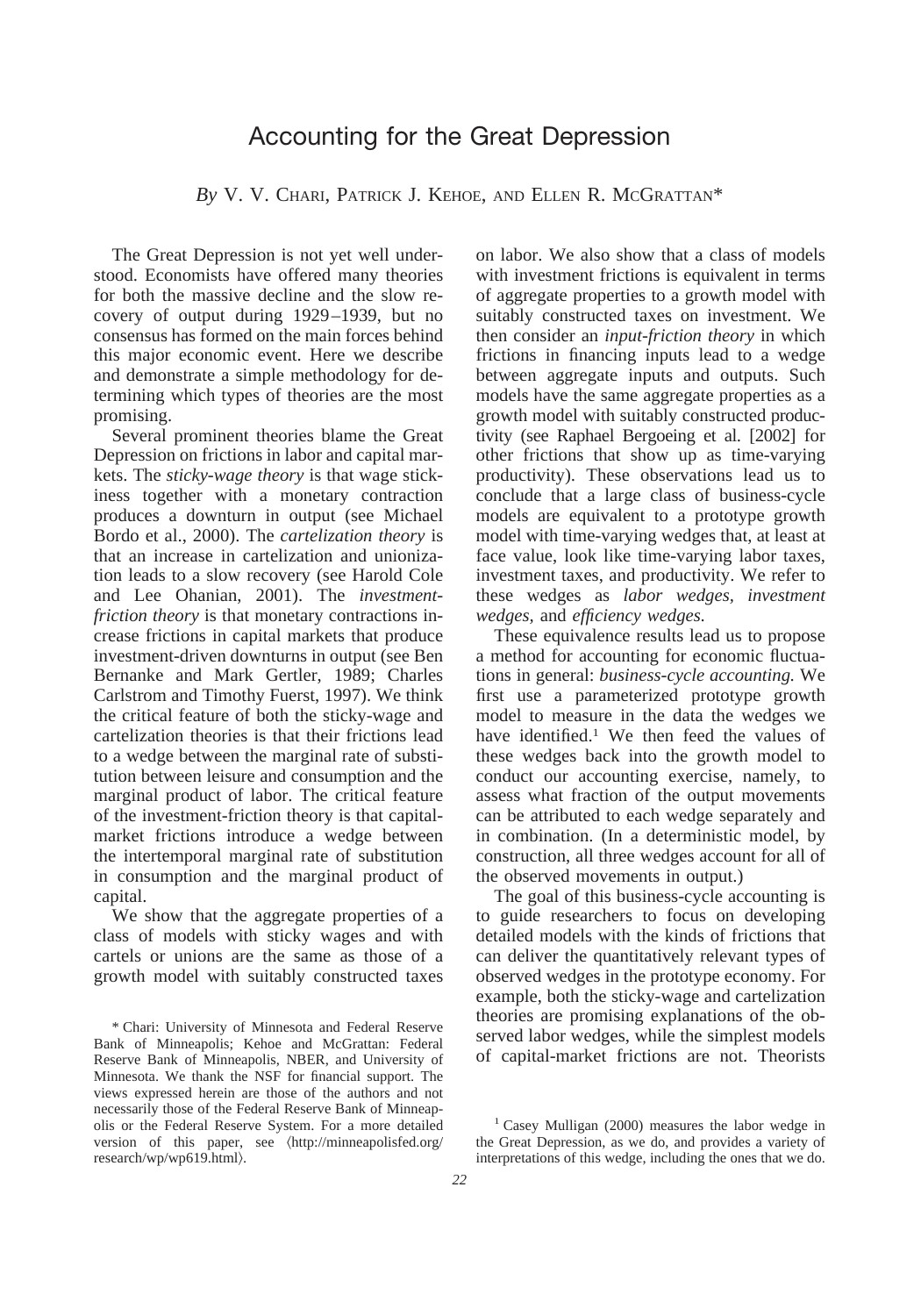attempting to develop models of particular channels through which shocks cause large fluctuations in output will benefit from asking whether those channels are consistent with the fluctuations in wedges that we document.

Our accounting yields clear results for the Great Depression: Almost all of the decline in output from 1929 to 1933 is due to a combination of efficiency wedges and labor wedges, while much of the slow recovery from 1933 to 1939 is due to labor wedges alone. Investment wedges play, at best, a minor role in the decline and recovery.

While numerous theories lead to labor wedges, relatively few lead to efficiency wedges. We find it uninteresting to view the efficiency wedge as emanating from a loss of knowledge or a decline in the quality of blueprints. Rather, we think the observed movements in measured productivity are the results of poor government policies interacting with shocks. These policies turn what otherwise would be modest downturns into prolonged depressions. Developing models with these properties is the key to unlocking the mysteries of the Great Depression.

#### **I. Equivalence Results**

Here we show how various models with underlying distortions map into a prototype economy with one or more wedges. We choose simple models to illustrate this mapping. Since many models map into the same configuration of wedges, identifying one particular configuration does not uniquely identify a model; rather, it identifies a whole class of models consistent with that configuration. In this sense, our method does not uniquely determine the most promising model; rather it guides researchers to focus on the key margins that need to be distorted.

The prototype economy is a growth model with three stochastic variables (our "wedges"):  $A_t$ , 1 –  $\tau_{\ell t}$ , and 1 +  $\tau_{xt}$ . Using standard notation, we say that consumers maximize  $E_t \Sigma_t$  $\beta^t U(c_t, \ell_t)$  subject to

$$
c_{t} + (1 + \tau_{xt})[k_{t+1} - (1 - \delta)k_{t}]
$$
  
=  $(1 - \tau_{\ell t})w_{t} \ell_{t} + r_{t}k_{t} + T_{t}.$ 

Firms maximize  $A_t F(k_t, \ell_t) - r_t k_t - w_t \ell_t$ . The

equilibrium is summarized by the resource constraint,  $c_t + k_{t+1} = y_t + (1 - \delta)k_t$ , together with

$$
(1) \t y_t = A_t F(k_t, \ell_t)
$$

(2) 
$$
-\frac{U_{\ell t}}{U_{ct}} = (1 - \tau_{\ell t})A_{t}F_{\ell t}
$$

(3) 
$$
(1 + \tau_{xt})U_{ct} = \beta E_t U_{ct+1} [A_{t+1} F_{kt+1} + (1 + \tau_{xt+1})(1 - \delta)].
$$

We call  $A_t$  the *efficiency wedge*,  $1 - \tau_{\ell t}$  the *labor wedge,* and  $1/(1 + \tau_{xt})$  the *investment wedge.*

### A. *Efficiency Wedges*

Our input-friction theory has a simple deterministic economy with financing frictions that lead to distortions in the allocation of inputs across two types of firms. Before firms can produce, both types must borrow to pay for an input, say, labor. Firms of the first type, located in sector 1, are financially constrained in that they must pay a higher price for borrowing than do firms of the second type, located in sector 2. We think of these frictions as capturing the idea that some firms, which can be thought of as small, find borrowing harder than others do. One source of the higher price paid by the financially constrained firms is that moralhazard problems are more severe for small firms. (While this theory is reminiscent of that of Bernanke and Gertler [1989], the margins that get distorted in our model and in theirs are quite different.)

In each period *t*, firms borrow at the beginning of the period to finance inputs and repay their loans at the end of the period. Final output  $y_t$  is produced from the outputs of sectors 1 and 2,  $y_{1t}$  and  $y_{2t}$ , according to  $y_t = y_{1t}^{\gamma} y_{2t}^{1-\gamma}$ . The representative firm producing final output maximizes  $y_{1t}^{\gamma}y_{2t}^{1-\gamma} - p_{1t}y_{1t} - p_{2t}y_{2t}$ , where  $p_{it}$  is the price of the output of sector *i*. Firms in sector *i* hire labor  $\ell_{it}$  to produce output according to  $y_{it} = \ell_{it}^{\alpha}$  and maximize  $p_{it}\ell_{it}^{\alpha} - R_{it}w_{t}\ell_{it}$ , where  $w_t$  is the wage rate and  $R_{it}$  is the gross interest rate paid on loans by firms in sector *i*. We imagine that firms in sector 1 are more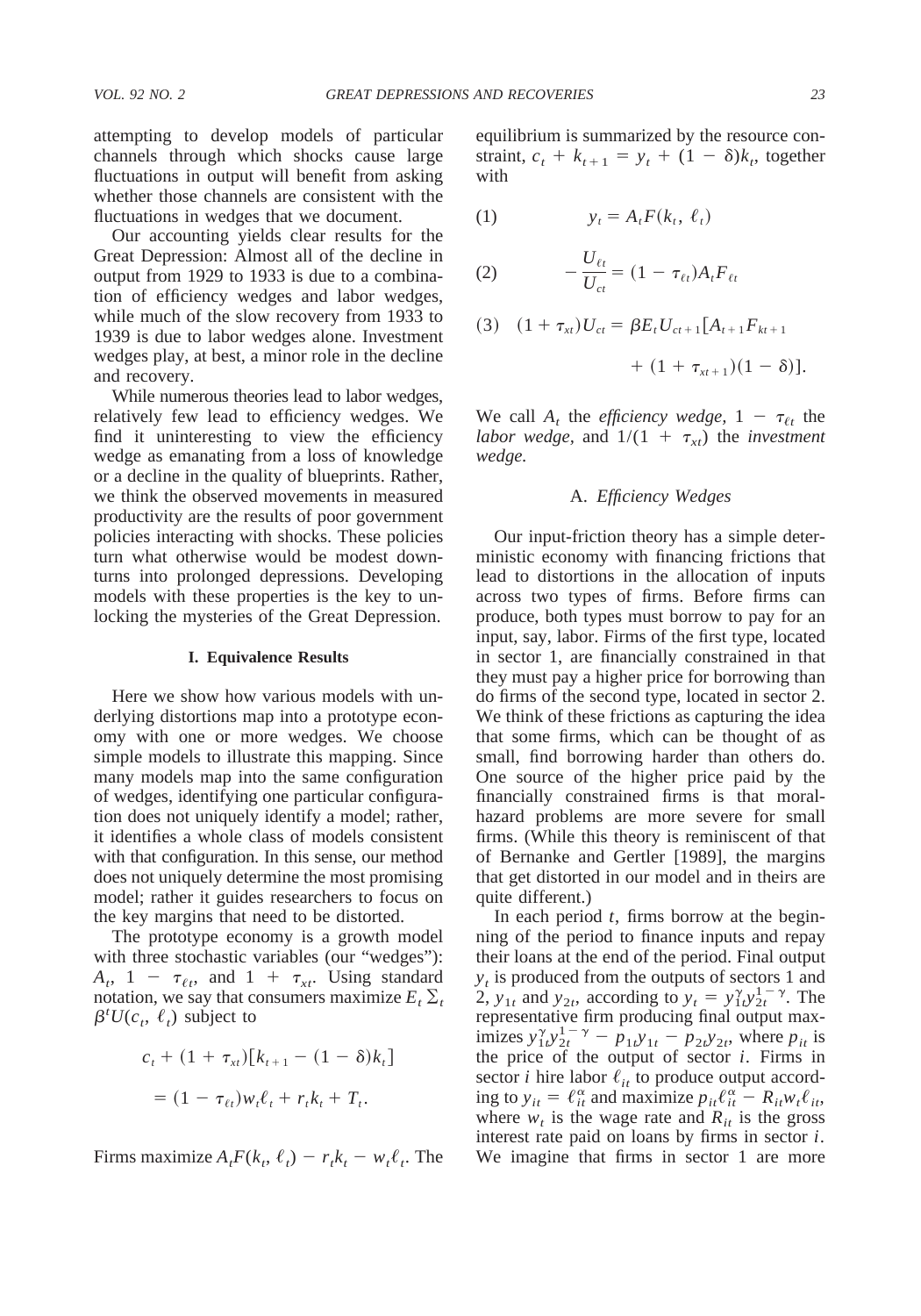financially constrained than those in sector 2, so that  $R_{1t} > R_{2t}$ . Let  $R_{it} = R_t(1 + \tau_{it})$ , where  $R_t$ is the rate savers earn and  $\tau_{it}$  measures the wedge, induced by financing constraints, between the rate paid to savers and the rate paid by borrowers in sector *i*. Since savers do not discount utility within the period,  $R_t = 1$ . Consumers choose consumption  $c_t$  and labor  $\ell_t$  to maximize  $\sum_{t=0}^{\infty} \beta^t U(c_t, \ell_t)$  subject to  $c_t =$  $w_t \ell_t + \Pi_t$ , where  $\Pi_t$  is the period *t* profits earned by firms. The resource constraints are  $\ell_t = \ell_{1t} + \ell_{2t}$  and  $c_t = y_t$ .

We specialize our prototype economy to have a fixed capital stock normalized to 1 and consider any period. In Chari et al. (2002a), we prove the following.

PROPOSITION 1: *The equilibrium allocations for an economy with input financing frictions coincide with those of the prototype economy with efficiency wedge*  $A_t$  *and labor wedge*  $\tau_{\ell t}$ , *where*

(4)

$$
A_{t} = \frac{\left[\gamma(1+\tau_{2t})\right]^{\alpha\gamma}\left[(1-\gamma)(1+\tau_{1t})\right]^{\alpha(1-\gamma)}}{\left[(1-\gamma)(1+\tau_{1t})+\gamma(1+\tau_{2t})\right]^{\alpha}}
$$

*and*  $1 - \tau_{\ell} = [\gamma/(1 + \tau_{1t})] + [(1 - \gamma)/(1 + \tau_{2t})].$ 

Suppose that the fluctuations in the underlying distortions  $\tau_{1t}$  and  $\tau_{2t}$  are such that the constructed  $1 - \tau_{\ell t}$  is constant. That is, on average, financing frictions are unchanged, but relative frictions fluctuate. An outside observer using a one-sector growth model to fit the data generated by the economy with input financing frictions would identify the fluctuations in relative distortions with fluctuations in technology and would see no fluctuations in the labor tax rate. In particular, periods in which the relative distortions increase would be misinterpreted as periods of technological regress. We thus want a more neutral label than "technology" for *At* . We call it the *efficiency wedge* since it is a simple measure of aggregate production efficiency.

More generally, fluctuations in the input financing wedges  $\tau_{1t}$  and  $\tau_{2t}$ , which lead to fluctuations in  $\tau_{\ell t}$ , show up in the prototype economy as fluctuations in both the efficiency wedge  $A_t$  and the labor wedge  $1 - \tau_{\ell t}$ .

### B. *Labor Wedges*

Now consider two economies that give rise to labor wedges. In one, wages are sticky, so that fluctuations in monetary policy induce fluctuations in output. In the other, unions have monopoly power, so that fluctuations in the government's pro-competitive policies toward unions induce fluctuations in output.

Consider a sticky-wage economy with utility function *U* and production function *F*, and let  $-U^*_{\ell t}/U^*_{c t}F^*_{\ell t}$  be evaluated at the equilibrium of this economy. In Chari et al. (2002a), we prove the following.

PROPOSITION 2: *The aggregate allocations in a prototype economy with taxes on labor income given by*  $1 - \tau_{\ell} = -U_{\ell}^*/U_{\ell}^*F_{\ell}^*$ *coincide with those of the sticky-wage economy.*

We call the constructed labor tax rate  $1 - \tau_{\ell t}$ the *labor wedge.* This wedge reflects the gap between the marginal product of labor and the marginal rate of substitution between leisure and consumption in the intratemporal first-order condition for labor. An outside observer using the prototype economy to fit the data of the sticky-wage economy would interpret output fluctuations that arise from fluctuations in monetary policy as arising from fluctuations in labor wedges.

An exactly analogous proposition holds for an economy with monopoly unions. An outside observer of a unionized economy would interpret output fluctuations arising from fluctuations in the government's pro-competitive policies as arising from fluctuations in labor wedges.

#### C. *Investment Wedges*

For investment frictions, the link between the original economy and a prototype economy is immediate. Many of the frictions discussed in the literature end up affecting the economy by raising the firms' cost of investment, from 1 to  $1 + \tau_{xt}$ . These show up in the prototype economy as an *investment wedge,* a gap between the intertemporal marginal rate of substitution in consumption and the marginal product of capital in equation (3).

Bernanke and Gertler (1989) and others have pointed to agency costs as the source of invest-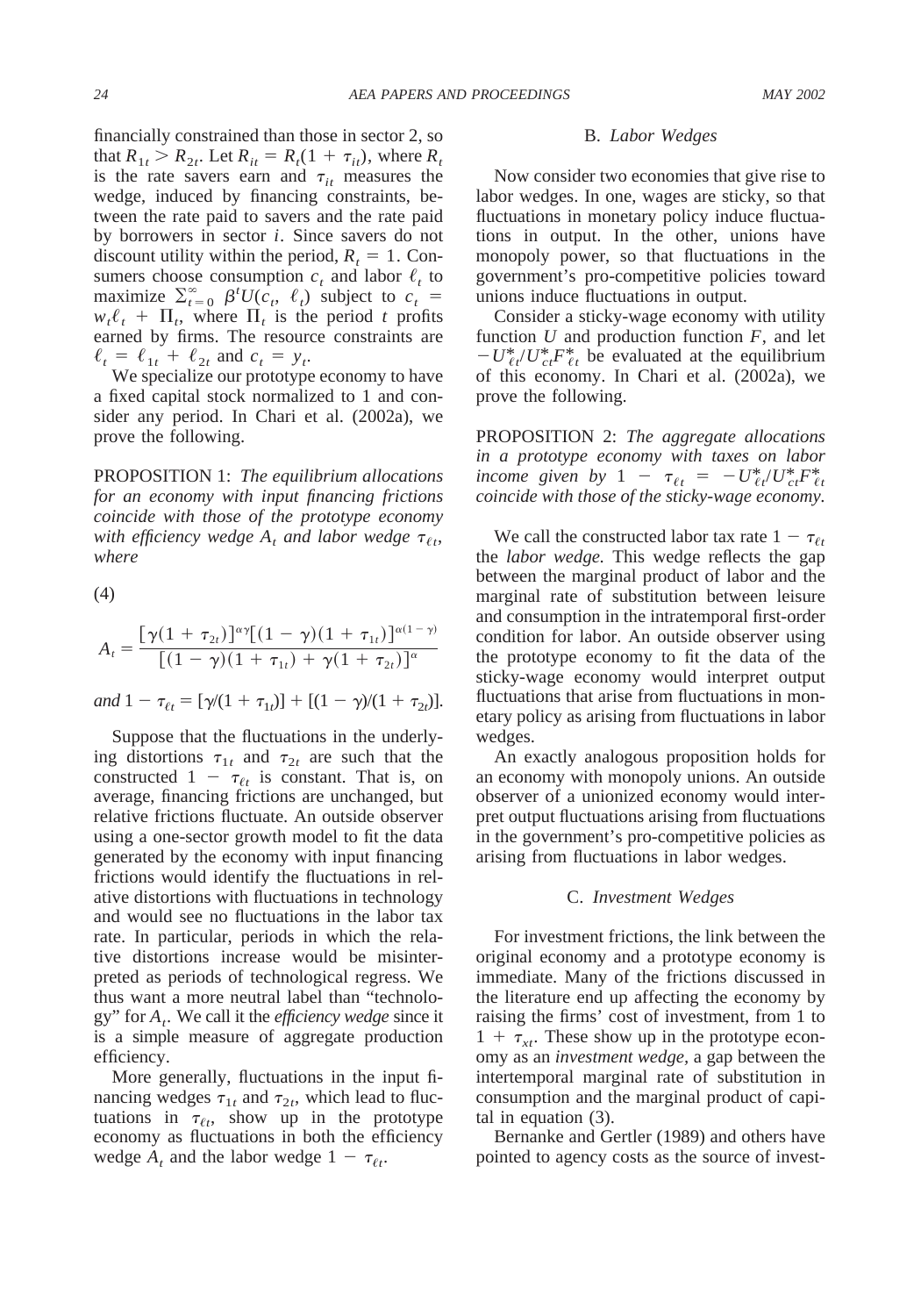

FIGURE 1. U.S. OUTPUT AND MEASURED EFFICIENCY AND LABOR WEDGES

ment distortions. Carlstrom and Fuerst (1997) embed the frictions studied by Bernanke and Gertler into a standard growth model. In Chari et al. (2002a), we find, as Carlstrom and Fuerst do, that the Carlstrom-Fuerst model is equivalent to the prototype growth model with investment wedges and adjustment costs in investment. Most interesting, we think, is that the equivalent prototype model has neither efficiency wedges nor labor wedges.

#### **II. Business-Cycle Accounting**

Now we try to measure our three wedges and determine how much of actual U.S. output fluctuations they can account for. (For details underlying this section, see Chari et al.  $[2002b]$ .)

Given data on  $y_t$ ,  $k_t$ ,  $\ell_t$ , and  $c_t$ , we use equations (1)–(3) to construct series for efficiency and labor wedges. In Figure 1 we display real detrended output, the detrended efficiency wedge, and the labor wedge. All the series are normalized to equal 100 in 1929. As is clear in Figure 1, output is 35 percent below trend in 1933 and is still 20 percent below trend by 1939. In 1933, the efficiency wedge is 17 percent below trend, but by 1939 it has essentially recovered to trend. In 1933, the labor wedge is 28 percent lower than its 1929 level, and in 1939 it is still that low. Thus, the underlying distortions that manifested themselves as efficiency and labor wedges became substantially worse from 1929 to 1933. By 1939, the efficiency wedge had disappeared, but the labor wedge remained as large as it had been in 1933.

If we assume no uncertainty, we can use equation (3) to measure the investment wedge as well. With that assumption, however, we find that  $1/(1 + \tau_{xt})$  is higher than its 1929 level throughout the 1930's: according to this measurement, the underlying distortions that manifested themselves as investment wedges actually diminished in the Great Depression. This conclusion is not plausible; hence, we will propose an alternative method for assessing investment wedges.

### A. *The Prototype Economy with Efficiency and Labor Wedges*

First, we ask: What fraction of output fluctuations can be accounted for by the efficiency and labor wedges? We answer this question by simulating our prototype economy with our measured wedges and comparing the result to actual U.S. data. We find that together these wedges can account for essentially all of the fluctuations in U.S. output between 1929 and 1939.

We start by independently inserting the series for each of the two wedges into the prototype model and setting the other wedges to their 1929 levels. We assume that consumers believe that in each year from 1930 through 1932 it is equally likely that, in the following year, the wedges will stay at their current levels, revert to the 1929 levels, or take on the values in the data. From 1933 on, we assume perfect foresight.

With the efficiency wedge alone, the prototype economy generates much of the observed downturn in output, but much too rapid a recovery. As can be seen in Figure 2, for example, by 1933 output falls about 26 percent in the model and about 35 percent in the data. By 1939, the efficiency-wedge model generates an output decline of only 6 percent rather than the observed 20 percent. As can also be seen in Figure 2, the reason for this rapid recovery is that the efficiency-wedge model completely misses the continued sluggishness in labor from 1933 onward. For investment, this model shows a similar fall as in the data from 1929 to 1933, but a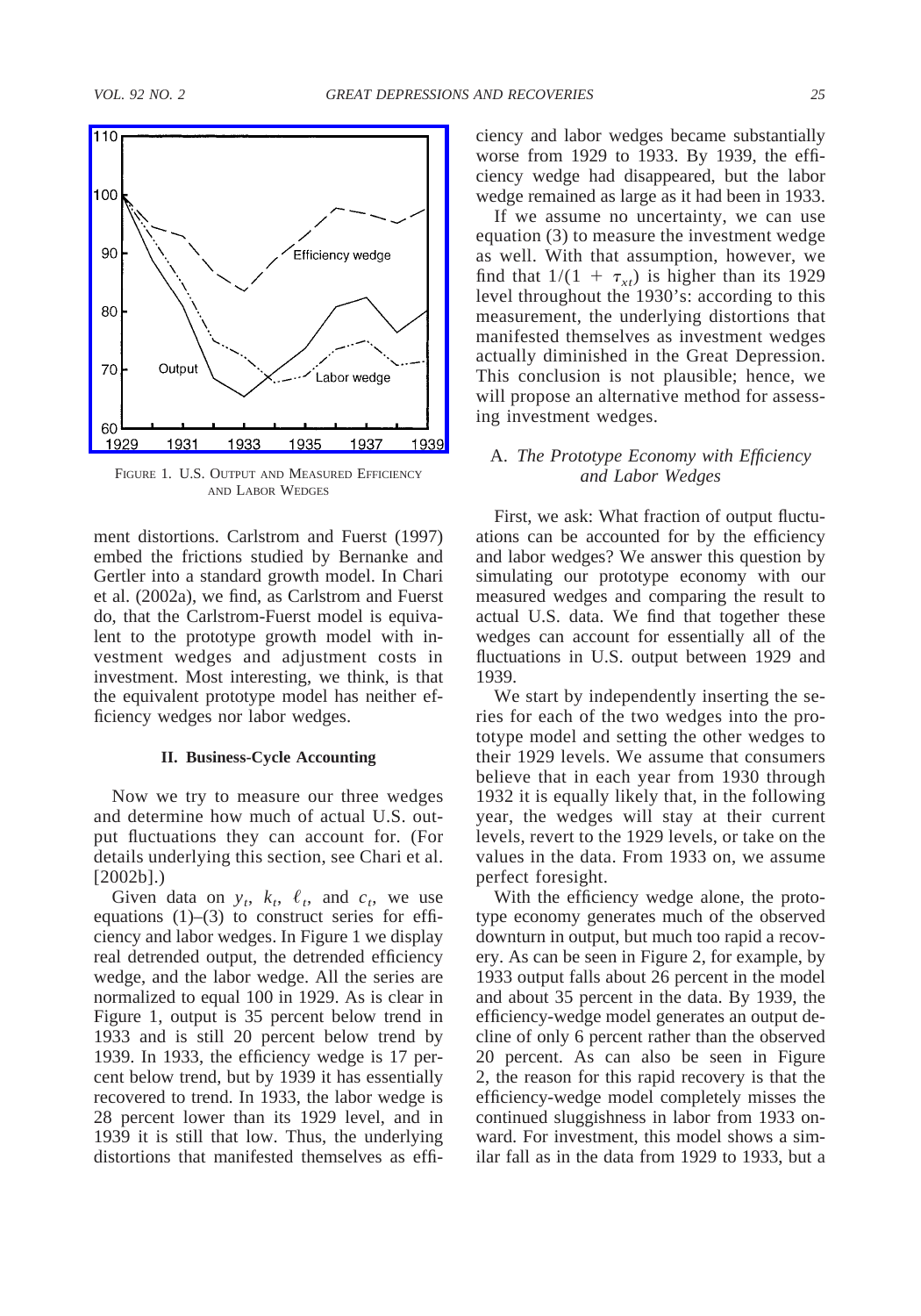



FIGURE 2. MODELS WITH ONE WEDGE FIGURE 3. MODEL WITH EFFICIENCY AND LABOR WEDGES

faster recovery. Here and throughout, labor is per capita man-hours, while investment is detrended and normalized by output in 1929.

In our model with only labor wedges, output falls only about half as much by 1933 as output actually fell: 17 percent vs. 35 percent. By 1939, output in both this model and the data have fallen about 20 percent. The laborwedge model misses the sharp decline in investment from 1929 to 1933, but it does generate the sluggishness in labor input after 1933.

These observations suggest investigating a prototype economy with both efficiency and labor wedges. We thus simulate an economy with our constructed series for these two wedges with the investment wedge set to its 1929 level. Figure 3 shows that the resulting model captures both the downturn in output and the slow recovery remarkably well. It also generates the sluggishness in labor after 1933 and does reasonably well on investment.

# B. *The Prototype Economy with Investment Wedges*

What fraction of output fluctuations can be accounted for by the investment wedge? Our difficulties in inferring a reasonable level of that wedge from the U.S. data make us wary of trying to answer this question by simply putting in the wedge  $1/(1 + \tau_{xt})$ inferred from a deterministic version of equation (3). Instead, we consider a prototype economy with the efficiency and labor wedges set to their 1929 levels and let the investment wedge be whatever it must be in order for the model to generate the actual investment series. In a sense, by attributing all movements in investment to this wedge, we are overstating its contribution to output fluctuations.

In Figure 4, we see that the prototype economy with an investment wedge generates only a modest fall in output from 1929 to 1933 and does not generate the recovery after 1933.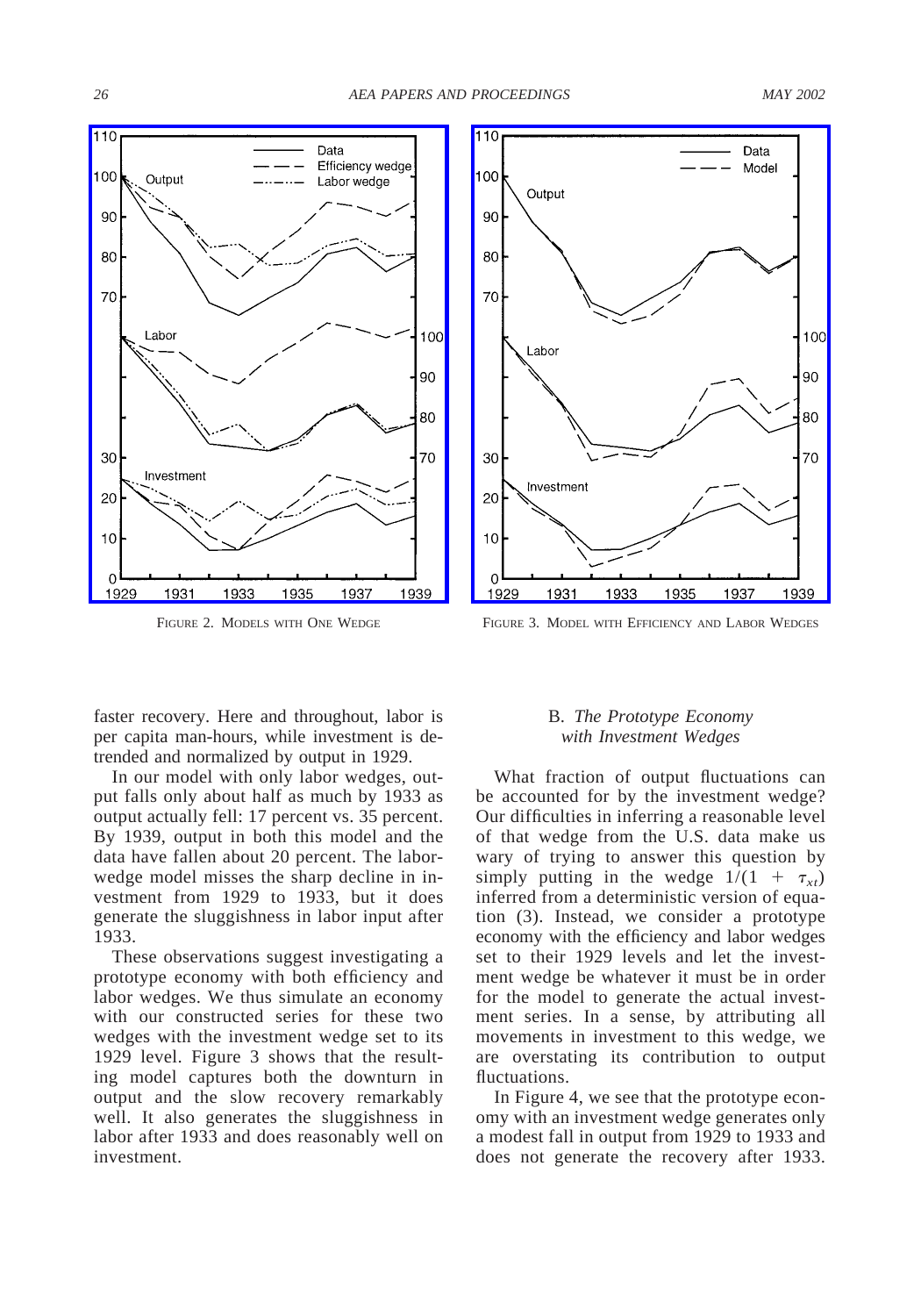

FIGURE 4. MODEL WITH INVESTMENT WEDGE

While this economy does generate a recovery in labor, the effect on output is offset because the capital stock is lower due to the cumulative effect of the decade-long investment slump.

#### **III. Conclusion**

Our business-cycle accounting suggests that research on the Great Depression should focus on building detailed models with underlying distortions that produce efficiency and labor wedges. Building models of investment wedges is not likely to yield a high payoff.

### REFERENCES

- **[B](https://pubs.aeaweb.org/action/showLinks?doi=10.1257%2F000282802320188934&crossref=10.1006%2Fredy.2001.0150&citationId=p_1)ergoeing, Raphael; Kehoe, Patrick J.; Kehoe, Timothy J. and Soto, Raimundo.** "A Decade Lost and Found: Mexico and Chile in the 1980s." *Review of Economic Dynamics*, January 2002, *5*(1), pp. 166–205.
- **Bernanke, Ben S. and Gertler, Mark.** "Agency Costs, Net Worth, and Business Fluctuations." *American Economic Review*, March 1989, *79*(1), pp. 14–31.
- **[B](https://pubs.aeaweb.org/action/showLinks?doi=10.1257%2F000282802320188934&system=10.1257%2Faer.90.5.1447&citationId=p_3)ordo, Michael D.; Erceg, Christopher J. and Evans, Charles L.** "Money, Sticky Wages, and the Great Depression." *American Economic Review*, December 2000, *90*(5), pp. 1447– 63.
	- **Carlstrom, Charles T. and Fuerst, Timothy S.** "Agency Costs, Net Worth, and Business Fluctuations: A Computable General Equilibrium Analysis." *American Economic Review*, December 1997, *87*(5), pp. 893–910.
	- **Chari, V. V.; Kehoe, Patrick J. and McGrattan, Ellen R.** "Business Cycle Accounting." Unpublished manuscript, Research Department, Federal Reserve Bank of Minneapolis, 2002a.
	- **.** "Accounting for the Great Depression." Federal Reserve Bank of Minneapolis Research Department Working Paper No. 619, 2002b.
	- **Cole, Harold L. and Ohanian, Lee E.** "New Deal Policies and the Persistence of the Great Depression: A General Equilibrium Analysis." Federal Reserve Bank of Minneapolis Research Department Working Paper No. 597, 2001.
	- **Mulligan, Casey.** "A Dual Method of Empirically Evaluating Dynamic Competitive Equilibrium Models with Market Distortions, Applied to the Great Depression and World War II." Mimeo, University of Chicago, 2000.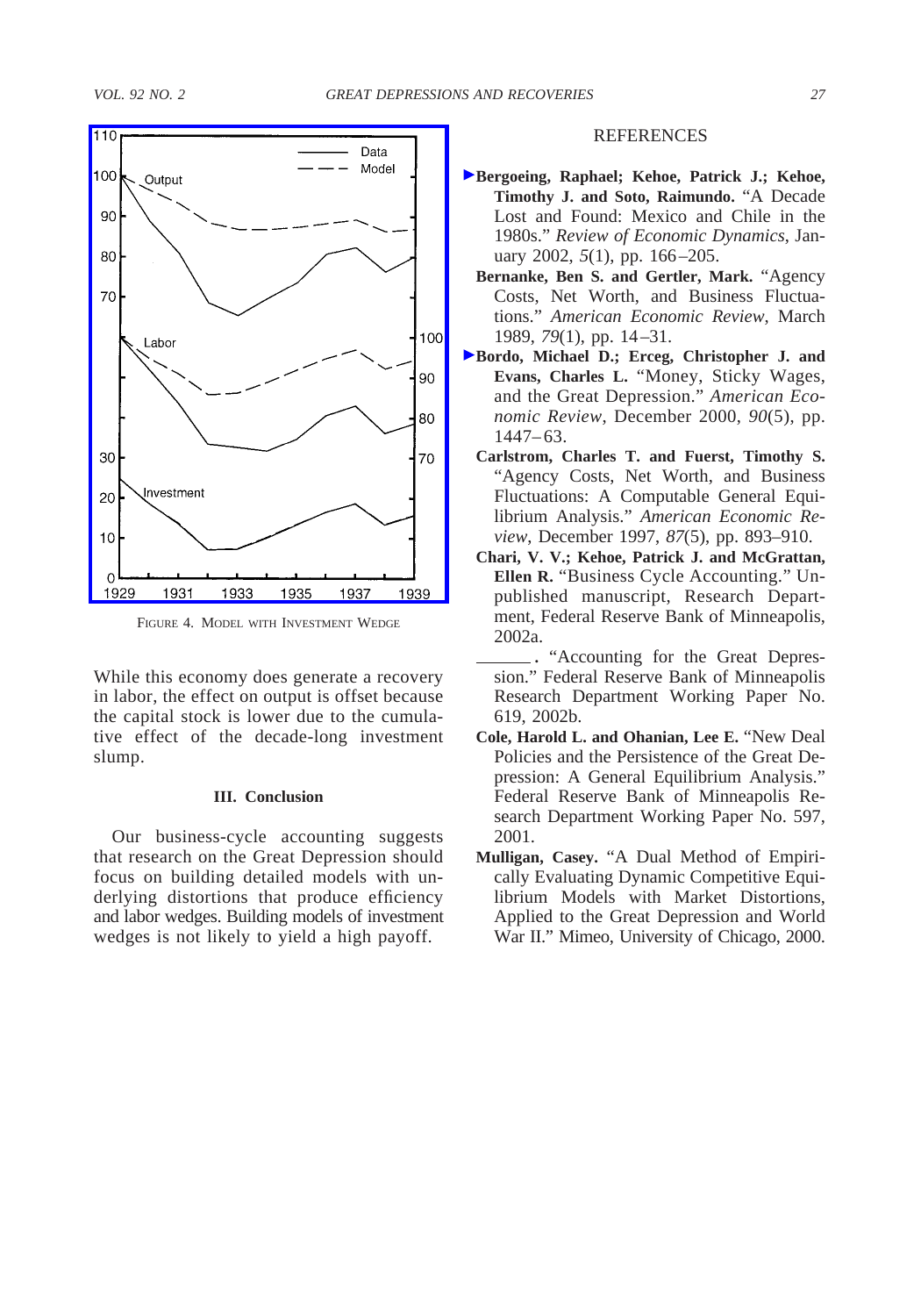## **This article has been cited by:**

- 1. Constantino Hevia. 2014. Emerging market fluctuations: What makes the difference?. *Journal of International Economics* **94**:1, 33-49. [\[Crossref](https://doi.org/10.1016/j.jinteco.2014.05.002)]
- 2. Claire Giordano, Gustavo Piga, Giovanni Trovato. 2014. ITALY'S INDUSTRIAL GREAT DEPRESSION: FASCIST PRICE AND WAGE POLICIES. *Macroeconomic Dynamics* **18**:03, 689-720. [\[Crossref\]](https://doi.org/10.1017/S1365100512000570)
- 3. Shu-Shiuan Lu. 2013. The role of capital market efficiency in long-term growth: A quantitative exploration. *Journal of Macroeconomics* **36**, 161-174. [\[Crossref](https://doi.org/10.1016/j.jmacro.2012.12.002)]
- 4. Nicolas L. Ziebarth. 2013. Identifying the Effects of Bank Failures from a Natural Experiment in Mississippi during the Great Depression. *American Economic Journal: Macroeconomics* **5**:1, 81-101. [\[Abstract](https://doi.org/10.1257/mac.5.1.81)] [\[View PDF article](https://pubs.aeaweb.org/doi/pdf/10.1257/mac.5.1.81)] [[PDF with links](https://pubs.aeaweb.org/doi/pdfplus/10.1257/mac.5.1.81)]
- 5. ISELA ELIZABETH TÉLLEZ-LEÓN, FRANCISCO VENEGAS-MARTÍNEZ. 2013. Influencia de la estabilidad de precios y el desempeño del sistema financiero en el crecimiento económico de méxico, 1994-2013. *Semestre Económico* **16**:34, 41-64. [[Crossref\]](https://doi.org/10.22395/seec.v16n34a2)
- 6. Shuhei Aoki. 2012. A simple accounting framework for the effect of resource misallocation on aggregate productivity. *Journal of the Japanese and International Economies* **26**:4, 473-494. [\[Crossref](https://doi.org/10.1016/j.jjie.2012.08.001)]
- 7. Shu-Shiuan Lu. 2012. East Asian growth experience revisited from the perspective of a neoclassical model. *Review of Economic Dynamics* **15**:3, 359-376. [\[Crossref](https://doi.org/10.1016/j.red.2012.04.002)]
- 8. Kengo Nutahara, Masaru Inaba. 2012. An application of business cycle accounting with misspecified wedges. *Review of Economic Dynamics* . [[Crossref\]](https://doi.org/10.1016/j.red.2012.01.004)
- 9. Lee E. Ohanian, Andrea Raffo. 2011. Aggregate hours worked in OECD countries: New measurement and implications for business cycles. *Journal of Monetary Economics* . [[Crossref\]](https://doi.org/10.1016/j.jmoneco.2011.11.005)
- 10. William F. Shughart. 2011. The New Deal and Modern Memory \*. *Southern Economic Journal* **77**:3, 515-542. [\[Crossref\]](https://doi.org/10.4284/sej.2011.77.3.515)
- 11. P. Fishback. 2010. US monetary and fiscal policy in the 1930s. *Oxford Review of Economic Policy* **26**:3, 385-413. [\[Crossref\]](https://doi.org/10.1093/oxrep/grq029)
- 12. Ãzer Karagedikli, Troy Matheson, Christie Smith, Shaun P. Vahey. 2010. RBCs AND DSGEs: THE COMPUTATIONAL APPROACH TO BUSINESS CYCLE THEORY AND EVIDENCE. *Journal of Economic Surveys* **24**:1, 113-136. [\[Crossref](https://doi.org/10.1111/j.1467-6419.2009.00589.x)]
- 13. Suparna Chakraborty. India's Economic Growth: Lessons for the Emerging Economies 39-58. [\[Crossref](https://doi.org/10.1057/9780230282094_3)]
- 14. Greg Hannsgen, Dimitri Papadimitriou. 2010. Did the New Deal Prolong or Worsen the Great Depression?. *Challenge* **53**:1, 63-86. [\[Crossref](https://doi.org/10.2753/0577-5132530103)]
- 15. Andrew J. Clarke, Alok Johri. 2009. PROCYCLICAL SOLOW RESIDUALS WITHOUT TECHNOLOGY SHOCKS. *Macroeconomic Dynamics* **13**:03, 366. [\[Crossref\]](https://doi.org/10.1017/S1365100509080043)
- 16. Edoardo Gaffeo, Domenico Delli Gatti, Saul Desiderio, Mauro Gallegati. 2008. Adaptive Microfoundations for Emergent Macroeconomics. *Eastern Economic Journal* **34**:4, 441-463. [[Crossref\]](https://doi.org/10.1057/eej.2008.27)
- 17. ###. 2008. Banking Crises and Business Fluctuations during the Great Depression. *KUKJE KYUNGJE YONGU* **14**:2, 135-159. [\[Crossref](https://doi.org/10.17298/kky.2008.14.2.006)]
- 18. 2008. Book Reviews. *Journal of Economic Literature* **46**:2, 412-450. [\[Abstract](https://doi.org/10.1257/jel.46.2.412)] [[View PDF article\]](https://pubs.aeaweb.org/doi/pdf/10.1257/jel.46.2.412) [\[PDF with links\]](https://pubs.aeaweb.org/doi/pdfplus/10.1257/jel.46.2.412)
- 19. Lee E. Ohanian. Great Depression (Mechanisms) 1-6. [\[Crossref](https://doi.org/10.1057/978-1-349-95121-5_2394-1)]
- 20. Jahangir Aziz. 2008. Real and Financial Sector Linkages in China and India. *IMF Working Papers* **08**:95, 1. [[Crossref\]](https://doi.org/10.5089/9781451869569.001)